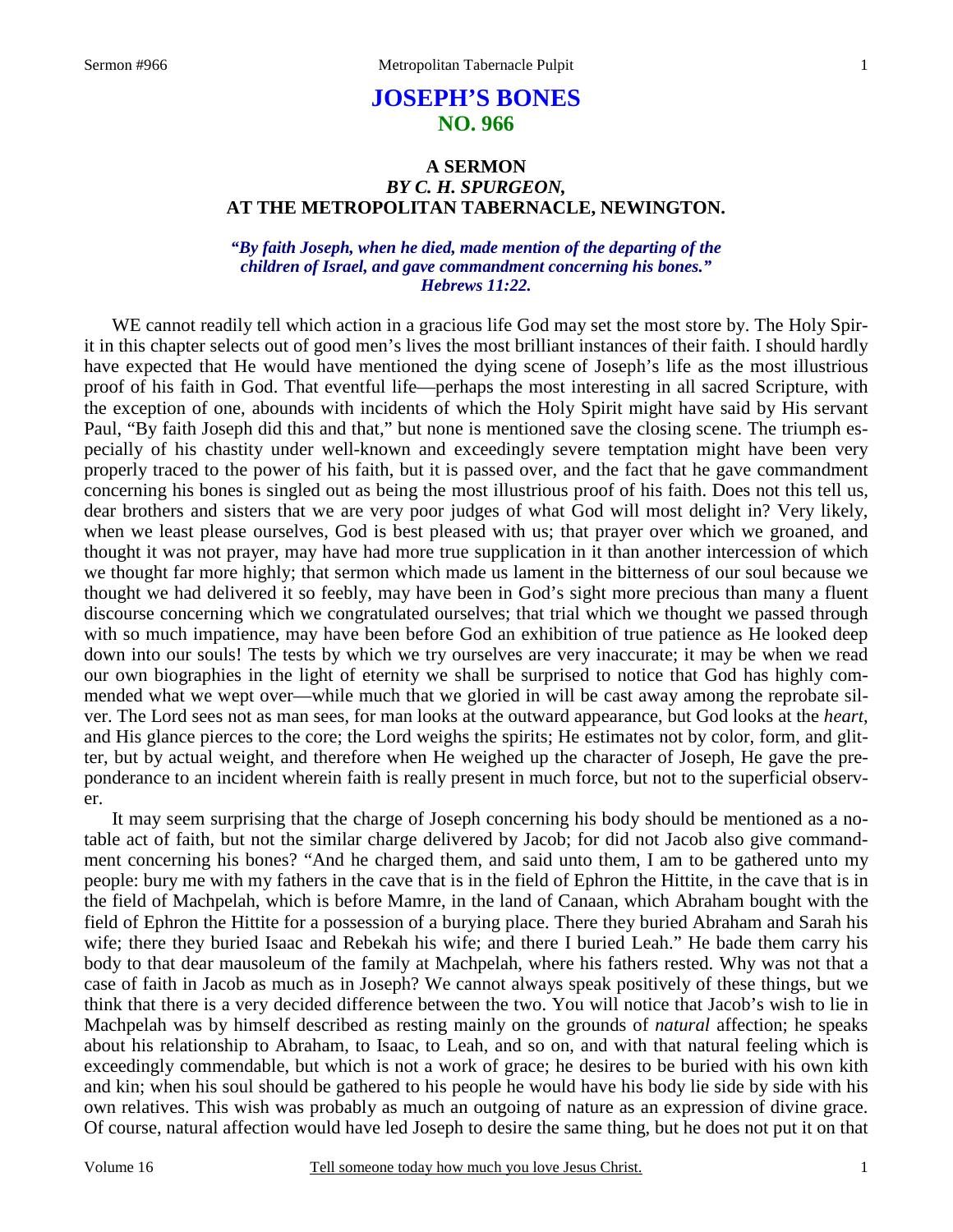score; moreover, you notice that Jacob commands his sons to do with his bones what they could readily do—they were to take him to Machpelah and bury him at once; he knew his son Joseph to be in power in Egypt, and therefore anything that was needed for his funeral would be provided—the Egyptian court, as it proved, were ready enough to give him the most sumptuous interment; they even spent 40 days in mourning for him, denoting, thereby, that he was a person held in high honor. Jacob therefore commanded nothing to be done but what *could* be done! There was no very remarkable exhibition of faith in commanding an immediate funeral which the filial love of Joseph would readily secure; he takes immediate possession of his sepulcher in Canaan, and for very excellent reasons, does not ask to remain unburied till Canaan is possessed by his descendants. Jacob seeks immediate sepulture, but Joseph postpones his interment till the covenant promise is fulfilled. Joseph not only wished to be buried in Machpelah, which was natural, but he would not be buried there till the land was taken possession of, which was an exhibition of the grace of faith. He wished his unburied body to share with the people of God in their captivity and their return; he was so certain that they would come out of the captivity that he postpones his burial till that glad event, and so makes what would have been but a natural wish, a means of expressing a Holy and gracious confidence in the divine promise. It was faith in Jacob, but it was *remarkable* faith in Joseph! And God, who looks not simply at the *act*, but at the *motive* of the act, has been pleased not to put down Jacob as an instance of dying faith in this particular matter of his bones, but to award praise to Joseph as exhibiting in death a memorable degree of confidence in the promise. Probably Jacob's dying faith, when exercised upon other matters, outshone his faith in connection with his burial, while in his favorite son that matter was his leading proof of faith.

We shall now come to examine this incident with some little particularity, and we shall find in it valuable lessons. May the Holy Spirit write them on our heart.

I think I see, first, in this word of Joseph on his deathbed, the *divine power of faith;* I see, secondly, the *workings of faith,* the forms in which this precious grace embodies itself; and, thirdly, I see an *example for our faith when we come to die.* 

**I.** I observe in the text an example OF THE POWER OF FAITH; the endurance of true faith under three remarkable modes of test.

First, the power of faith *over worldly prosperity.* "Not many great men after the flesh, not many mighty are chosen"—true enough is that, but it was never said, "Not *any* great men, not *any* mighty are chosen." God has selected a few in places of wealth, and power, and influence that have faith in their hearts, and that in an eminent degree. Our Lord told us that it was "easier for a camel to go through the eye of a needle than for a rich man to enter the kingdom of heaven," but He added, "The things which are impossible with men are possible with God." Observe then, the difficulty which surrounded Joseph's case, and then remark how great must have been the faith which triumphed over the difficulty! Joseph's position, after he had passed through his first trials in Egypt, was a very eminent one; he possessed unbounded riches; he was the viceroy of the entire country, and Pharaoh had said to him, "Only in the throne will I be greater than you." He was, in all respects, except in name, the absolute lord of that great nation; he could do just as he willed; he was surrounded by all the state of royalty, and when he rode in his chariot through the streets, the heralds cried before him, "Bow the knee." Yet all this did not prevent Joseph's possessing faith in God, and a faith which persevered even to the end! My dear brothers and sisters, the trials of faith are usually those of poverty, and right gloriously does faith behave herself when she trusts in the Lord, and does well, and is fed even in the land of famine! But it is possible the ordeal of prosperity is far more severe, and it is therefore a greater triumph of faith when the rich man sets not his heart upon uncertain riches, and does not allow the thick clay of this world to encumber his pilgrimage to heaven! It is difficult to carry a full cup with a steady hand, some spilling will usually occur, but where divine grace makes rich men and men in high position of power and authority to act becomingly and graciously, then grace is greatly glorified! You who are rich should see your danger, but let the case of Joseph be your encouragement; God will help you if you seek His merciful aid. There is no need that you should be worldly; there is no need that you should sink the Israelite in the Egyptian; God can keep you, even as He kept Job, so that you shall be perfect and upright, and yet be exceedingly great in possessions. Like Joseph you may at once be richer and better than your friends; it will be very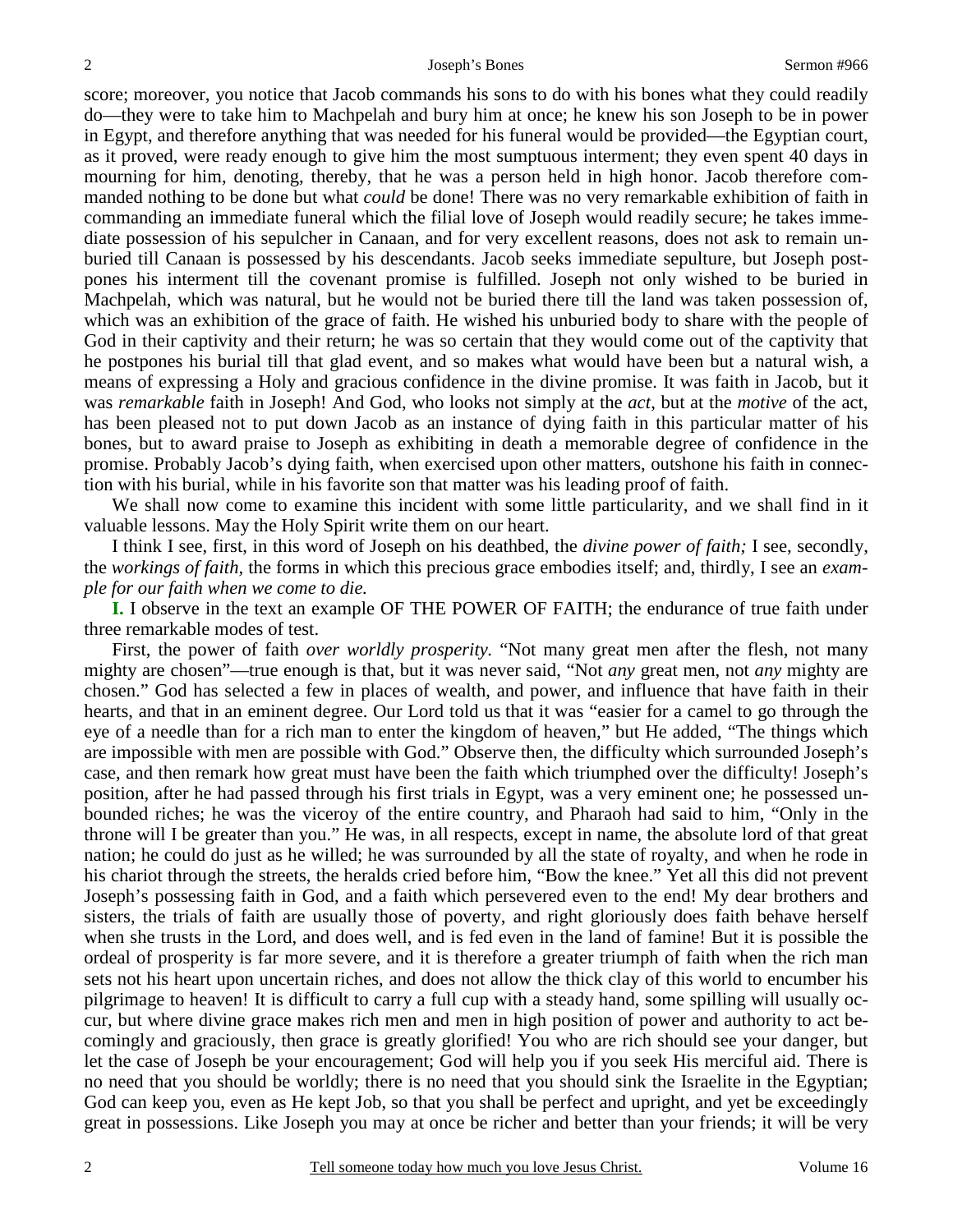difficult, and you will need very, very much divine grace, but the Lord your God will help you, and you shall learn like Paul, how to abound, and like Joseph of Arimathea, you shall be both a rich man and a devout disciple!

Be it remembered too that Joseph was not only tried by riches, but that the trial lasted throughout a long life, from almost his early days to the close of his career. I suppose that for 60 or 70 years, at least, he stood in the high position of lord-lieutenant of Egypt with all the wealth of that great people at his feet, and yet all that time he remained true in heart towards the God of his fathers. May God give you who are in elevated places the like faithfulness; may you remain unshaken under the most protracted temptation. Remember, moreover, that the society into which Joseph was cast by his position in Egypt was of the very worst kind as to spiritual religion, for the Egyptians were, to a man, idolaters; they were worshippers of all kinds of living animals and creeping things. A satirist said of them, "Oh, happy people who grow their gods in their own gardens," for they even worshipped leeks and onions—they were a most idolatrous people, and though far ahead of their neighbors in civilization, they were very low in the scale of religion. We think we see in Joseph, here and there, traces that he was damaged by Egyptian habits and customs, but still not as much as one might have expected—and in no degree as much as to make us suspect his fidelity to the one God. There must have been a deep, sound, depth of holiness in the young man, or he would never have been able to live at court and at an idolatrous court too, and yet preserve his integrity and his faith towards Jehovah, the God of Israel. Do not forget that during a very great part of that time Joseph had not one single person to associate with who was of his own faith; think what a trial that must have been to him! I have known persons very warm-hearted in religion while living with zealous Christians, and very diligent while listening to a lively ministry, who when removed from Christian society, or compelled to sit under a cold ministry, have made a spiritual failure! Alas, I mourn over some who when transplanted into sterner soil, have declined so that it were hard to say whether they are trees of the Lord's right hand planting or not. Joseph was removed to a place where there was no prayer in the household, no friends, no godly teacher to speak a word with, no one who knew of Jehovah or of the covenant made with Israel; he was all alone, alone, alone in the midst of an idolatrous people—with all the temptations of Egypt before him! He was possessed of its riches and its treasures, and tempted to live as the people lived in all manner of heathenism! And yet, for all that, he endured as seeing Him who is invisible, and at the last he died full of confident, joyous, and godly belief in the God of his fathers. Ah, this is a great triumph of faith, and I would urge any of my dear brothers and sisters here who really love the Lord, to seek that the work of grace in them may be so deep, so true, so thorough, that if God should make kings of them, they would not grow proud of it; if God should send them right away from Christian associations, they would not forget Him, and if they were exposed to all the temptations of the world at once, they would resist them all! The power of Joseph's faith was, you see, abundantly evidenced in its triumph over his worldly circumstances.

Secondly, you see here the power of his faith exhibited in its triumph *over death*. He says, if you turn to the last chapter of Genesis, "I die, and God will surely visit you"; or, as the text puts it, he "made mention concerning the departing of the children of Israel." Death is a great tester of a man's sincerity, and a great shaker down of bowing walls and tottering fences! Men have thought that it was all well with them—but when the swellings of Jordan have been about them, they have found matters quite otherwise. Here we see Joseph so calm, so quiet, that he remembers the covenant and falls back upon it, and rejoices in it; he speaks of dying as if it were only a part of living, and comparatively a small matter to him; he gives no evidence of trepidation whatever, no fear distracts him; he bears his last witness to his brothers, who gather about his bed, concerning the faithfulness of God and the infallibility of His promise.

Moreover, if I am to gather from the text that the Holy Spirit has singled out the brightest instance of faith in Joseph's whole life, it is beautiful to remark that the grand old man becomes most illustrious in his last hour. Death did not dim, but rather brightened the gold in his character; on his deathbed, beyond all the rest of his life, his faith, like the setting sun, gilds all around with God's glory; now that heart and flesh fail him, God becomes more than ever the strength of his life, as He was soon to be his portion forever! Is it not a grand thing for a Christian to do his very best action last, being strongest in divine power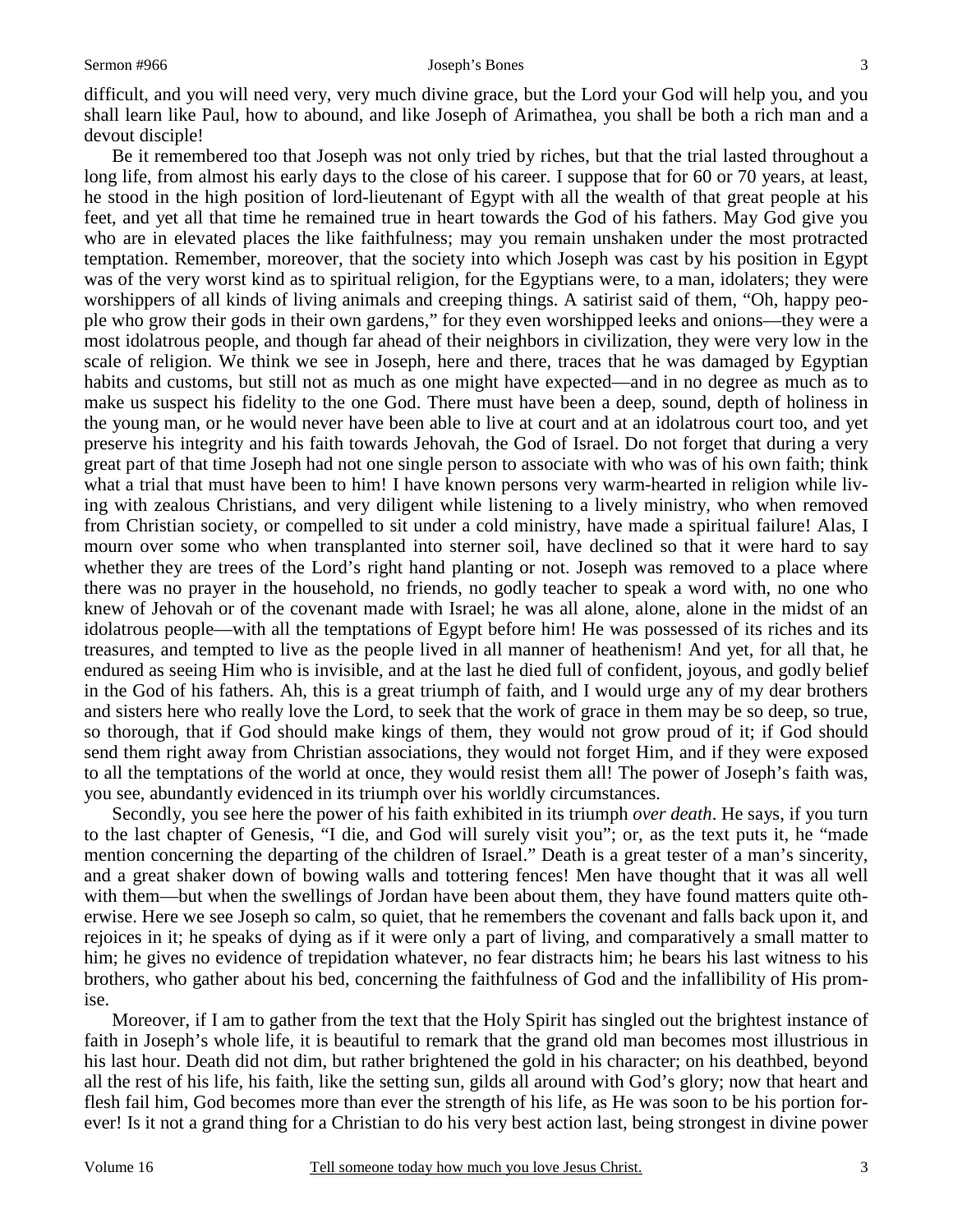when his own weakness is supreme? We should desire to serve God in youth, in health, in strength, with all the might we have, but it may happen to us that, like Samson, our last act may be the greatest. Many a good man groans over his life, that having done all he can it is still unsatisfactory, but perhaps the Master may be intending to give him a crowning mercy, just at the last, and make the place of his departure to be the scene of his most glorious victory! Then, by God's grace, he may enter into heaven wearing the laurels of faith, there to cast them at the Savior's feet. At any rate, Joseph is a noble instance of faith's conquest over death.

Once more, here is a proof of the power of faith in laughing *at improbabilities.* If you will think of it, it seemed a very unlikely thing that the children of Israel should go up out of Egypt; perhaps at the time when Joseph died, there appeared to be no reason why they should do so; they were settled in Goshen, they had been favored with a part of the land; the wisdom of Joseph had selected the most fertile part of the Delta of the Nile as a pasture for their flocks. Why should they wish to go; they had all the comforts Earth could yield them, why should they wish to leave Egypt for the soil of Canaan, where the Canaanites would dispute every inch of the ground? Canaan was where there were few if any advantages over Egypt, and many disadvantages! Suppose Joseph to have seen by prophetic foresight, as perhaps he did, that another dynasty would succeed that of the Pharaoh who had honored him, and that Israel would be oppressed? He must have felt, if he weighed the probabilities, that it was unlikely to the last degree that the children of Israel, when reduced to slavery, would ever have been able to cut their way out of Egypt, to reach the Promised Land. Any person qualified to judge, had he been asked as to the probable issue of a conflict between the 12 tribes and the armies of Egypt, would have replied, "Israel would be at once trod down like straw for the dunghill, and the people would remain in perpetual bondage." But Joseph's eye was fixed upon the mighty promise, "In the fourth generation, they shall come here again"; he knew that when the 400 years were passed, Abram's vision of the smoking furnace and the burning lamp would be fulfilled, and the Word would be established—"And also that nation, whom they shall serve, will I judge: and afterward shall they come out with great substance." Though as yet he could not know that Moses would say, "Thus says Jehovah, Let My people go"; though he might not have foreseen the wonders at the Red Sea, and how Pharaoh and his chariots would be swallowed up there; and though he did not predict the wilderness, and the fiery cloudy pillar, and the heavens dropping manna, yet his faith was firm that by some means the covenant would be fulfilled! Improbabilities were nothing to him or impossibilities either; God has said it, and Joseph believes it! On his dying bed, when fancy fades and strong delusion relaxes its iron grip, the true sure faith of the man of God rose to its highest altitude, and like the evening star shed a sweet glory over the scene. May we, my beloved, possess the faith which will triumph over all circumstances, over the pains of death, and over every improbability that may apparently be connected with the word!

#### **II.** Under our second head we are to endeavor to show YOU THE WORKINGS OF FAITH.

In this case Joseph gives commandment concerning his bones; the first fruit of faith in Joseph was this—*he would not be an Egyptian.* He had not been asked to be an Egyptian under the yoke—anybody might have refused that! He had not been asked to be an Egyptian of the middle class; that might have been desirable from a worldly point of view, but he had the opportunity of being an Egyptian of the *highest* grade; he was actually exalted to almost royal rank, and he and his family might have become a naturalized Egyptian. In the providence of God he was called upon to accept the honors and riches of a most dignified office, but still he would not be an Egyptian, even on the best of terms. His dying bed afforded him a turning point, an opportunity for testifying that he was an Israelite, and by no means an Egyptian! He did not hesitate, his choice had never wavered; no doubt he would have had a sumptuous tomb enough in Egypt, but no, he will not be buried there, for he is not an Egyptian. In Sakhara, hard by the great pyramid of Pharaoh Apophis, stands at this day the tomb of a prince whose name and titles are in hieroglyphic writing; the name is "Eitsuph," and from among his many titles we choose two— "Director of the king's granaries," and the other, an Egyptian title, "Abrech." Now this last word is found in the Scriptures, and is that which is translated, "Bow the knee." (*See a little book, "Stone Witnesses;" Morgan & Chas*e). It is more than probable that this monument was prepared for Joseph, but he declined the honor; though his resting-place would have been side by side with the pyramid of one of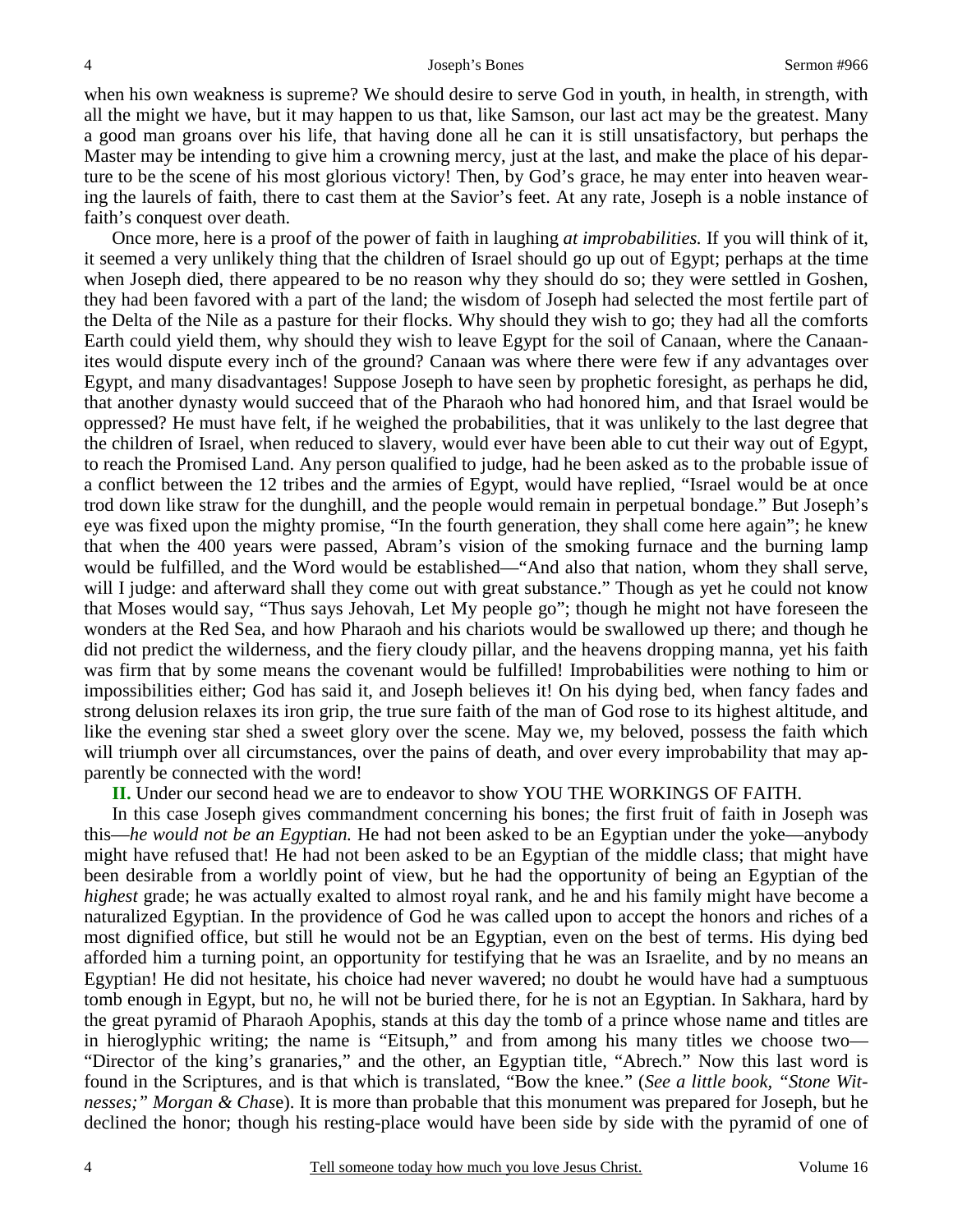Mizraim's greatest monarchs, yet he would not accept the dignity, he would not be an Egyptian! This is one of the sure workings of faith in a man of wealth and rank; when God places him in circumstances where he might be a worldling of the first order, if his faith is genuine, he says, "No. I will not be numbered with the world." He dreads above all things that he should be supposed to have his portion in this life; if you could put a Christian on the throne, the first fear he would have would be this: "Am I to be put off with an earthly crown, and miss the heavenly diadem?" Place him at court, and his great question will be: "How shall I show that I am not one of the citizens of this world?" Surround him with broad acres, a noble mansion, and a large estate, yet he says, "I accept this thankfully from God, but oh, I would not have it if I had it on condition of being numbered with the followers of Mammon! Now I have obtained wealth, my daily prayer to God shall be, 'Lord, help me so to use my station that I may not serve this evil world with it, but may be a father to Your poor Israel. If it comes to the choice between the reproach of Christ and the treasures of Egypt, I will take Christ's reproach, and renounce the treasure. I cannot be an Egyptian.'" O rich men and women make this a main point of concern—prove that you are not worldlings! You have to frequent the exchange, to visit the bank, to handle large sums of money; but be not money-grubbers, rakers up of gold; be not covetous or grasping; prove that though in Egypt you are not Egyptians! May this be your prayer, "May God grant I may never so live as to be mistaken for a man of this world who has his portion in this life; my portion is above; whatever I enjoy here, heaven is my heritage."

Notice next that *his faith compelled him to have fellowship with the people of God.* Not only does he refuse to be a worldling, but he avows himself an Israelite. You will tell me, perhaps, that he only had fellowship with them when he was dead; yet think not too lightly of that! He gave up the funeral which Egypt would accord him, that he might wait long years for his funeral to be celebrated by his own people. And I beg to remind you that it was not the first time that Joseph had shown fellowship with his fellow Israelites; it was but the conclusion of a *lifetime* of communion with them! It is true he did not go down into their poverty; there was no need that he should, but he made them sharers of his wealth. God had so ordained in providence that Joseph should be a man of wealth, and rank, and station, and he showed his fellowship with Israel by bringing his father and brothers down into Goshen, providing for them there, being always ready to urge their case, and to do his best to promote their interests. Now one mark of faith in the Christian is this—if he is poor, he takes his lot with the poor people of God cheerfully; but if he is rich, he counts that he is placed in a commanding position that he may the better help his brothers and sisters, and he has fellowship with them by his constant kindness towards them. If it were ever necessary to prove his true fellowship by giving up his position altogether, he would cheerfully do it that he might be numbered with the despised people of God! Joseph, it seems to me, never blushed to acknowledge his race, and never failed at all proper times to say to the Egyptians, "I am not one of you; there is my family down in Goshen." As he knew that afterwards his family would become despised and persecuted, he said to them, "Keep my bones, so that when they degrade you, they may degrade me—I am going to stay with you in all your future sorrows, for I am one of you." True faith will make the child of God say, "I am one of God's people; my soul is joined to them in all conditions; where they go, I will go; where they lodge, I will lodge; their people shall be my people, and their God my God; where they die, will I die, and there will I be buried."

In the case of Joseph, his faith led to *an open avowal of his confidence in God's promise.* On his deathbed he said, "I die, but God will visit you and bring you up out of this land." He also said, "He will bring you to the land which He promised to Abraham, to Isaac, and to Jacob." faith cannot be dumb! I have known her tongue to be silent through diffidence, but at last it has been obliged to speak; and, my brothers and sisters, why should not *your* faith speak, for her voice is sweet, and her countenance is comely? No tongue is sweeter to Christ's ear, nor more potent over the hearts of men, than the tongue of true faith; if your faith is real, though you may, for a while, hide your light under a bushel, you will not always be able to do so; before long you will be compelled to say, "I believe the gospel of Christ; I believe the promise of God; He will keep His covenant, and I avow myself to be a believer in His truth." Joseph, having thus declared his faith, practically showed that he meant it, that it was not a matter of form, but a matter of *heart!* I do not know in what better way he could have shown his practical belief in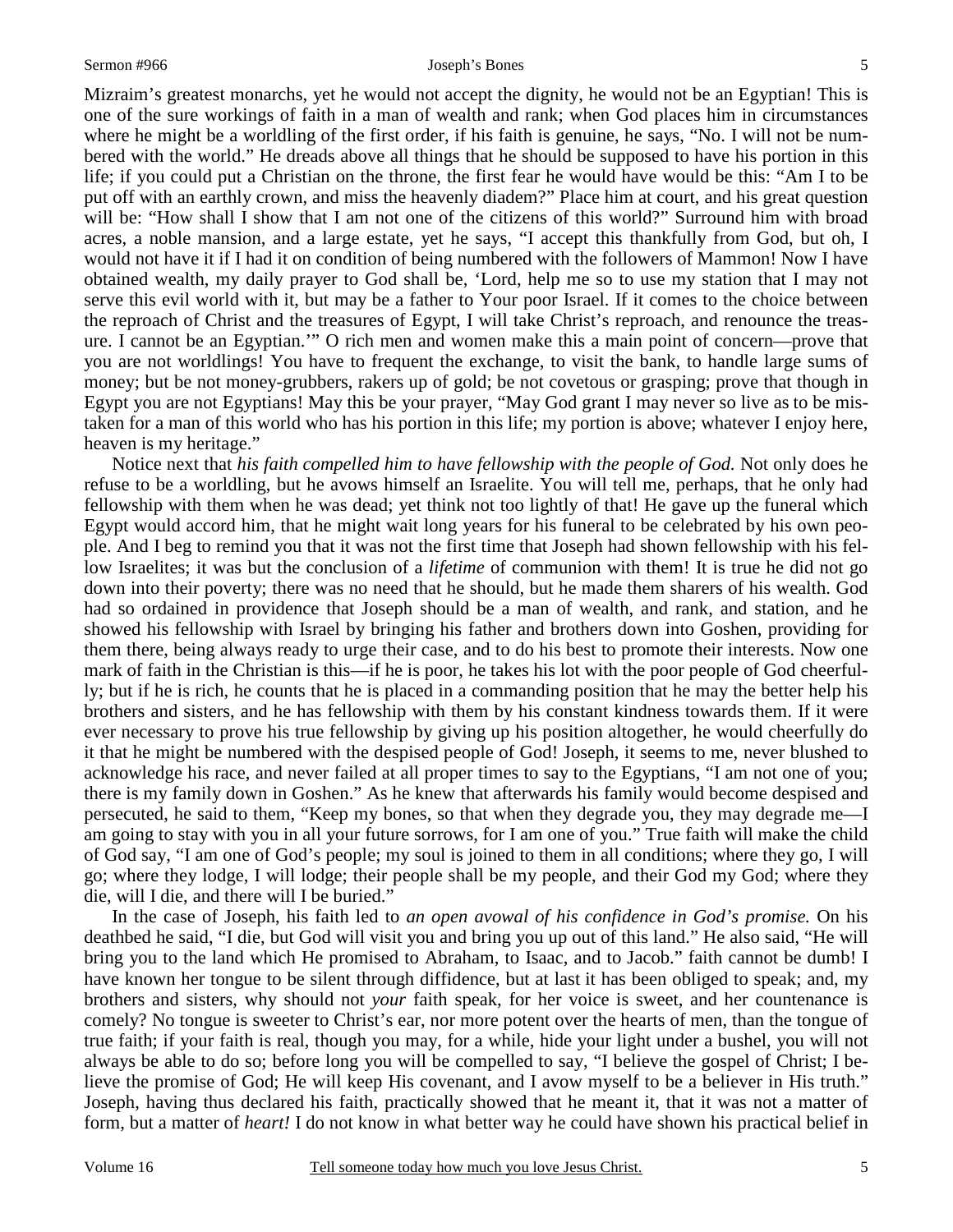the fact that God would bring the people out of Egypt than by saying, "Keep my bones here; never bury them till you go yourselves to Canaan, having left Egypt forever, and taken possession of your covenant country." He who believes in God will find practical ways of proving his faith; he will avow it by an open confession, but he will also manifest it by choosing some form of service in which his faith shall be put to the test. Or if affliction is allotted to him by God, he will take it cheerfully, expecting that God will give him strength equal to the emergency, and so his faith, by God's grace, will triumph under the trial! That faith, which never proves itself by works, is a faith to be dreaded; if your faith never makes you speak up for your God or serve Him, it is a bastard faith, a base-born presumption which will ruin your soul! It never came from God, and will not carry you to God.

Moreover, notice that Joseph having faith himself, *he would encourage the faith of others.* No man may be said to have real faith who is not concerned that faith may be found in the hearts of his fellow men. "But," you ask, "What did Joseph do to encourage the faith of others?" Why, he left his bones to be a standing sermon to the children of Israel! We read that they were embalmed and put into a coffin in Egypt, and thus they were ever in the keeping of the tribes. What did that say? Every time an Israelite thought of the bones of Joseph, he thought, "We are to go out of this country one day." Perhaps he was a man prospering in business, laying up store in Egypt; but he would say to himself, "I shall have to part with this; Joseph's bones are to be carried up; I am not to be here forever." And then while it acted as a warning, his body would serve also as an encouragement, for when the task-masters began to afflict the people, and their tale of bricks was increased, the despondent Israelite would say, "I shall never come up out of Egypt." "Oh," but others would say, "Joseph believed we would—there are his bones still unburied! He has left us the assurance of his confidence that God would in due time bring up His people out of this house of bondage." It seems to me that Joseph had thought of this device as being the best thing on the whole he could do to keep the Israelites perpetually in remembrance that they were strangers and sojourners, and to encourage them in the belief that in due time they would be delivered from the house of bondage, and settled in the land that flowed with milk and honey! True faith seeks to propagate herself in the hearts of others; she is earnest, eager, intense if by any means she may scatter a handful of holy seed that may fall in good soil, and bring forth glory to God. It is a good proof of your own faith when you lay yourself out to promote the faith of others.

Note too that Joseph's faith made him *have an eye to the spiritual blessings of the covenant.* Joseph had nothing earthly to gain in having his bones buried in Canaan rather than in Egypt; that can make small difference to a dying man. Naturally we like to think of being buried with our kin, but then we would choose to be buried soon after death; none of us would voluntarily desire to have his bones kept for some hundreds of years out of the ground in order that they might ultimately come into the family sepulcher! I believe he had no eye to the mere secularities of the covenant, but was looking to the spiritual blessings which are revealed in Jesus, the great seed of Abraham. This made him say, "I am no Egyptian; I am one chosen people of God. I will claim that; I will claim it not only for myself, but for my sons and for my household." He had in the providence of God, without any fault of his own, been married to an Egyptian woman. Manasseh and Ephraim, therefore, were half of Egypt, and if the father had been buried in Egypt, the sons might have clung to Egypt and separated from Israel. He seems to say, "No, my children, you are not Egyptians; you are like your father, Israelites! Never bury my bones in Egypt; I charge you never bury them at all till you can lay them down in the ancient sepulcher of our race. Be Israelites to the backbone, through and through, for the best possession is not what I can bequeath you in Egypt, which will pass away, but the heritage to which I point you—the *spiritual* heritage which I would gladly you should have. My bones shall charge you, Manasseh and Ephraim, not to make yourselves Egyptians; not to be conformed to the world, nor to seek your rest here; let your father's bones tempt you towards Canaan—never rest till you feel you have an interest in the spiritual blessings of the covenant."

Once more, it seems to me that Joseph's faith in connection with his unburied bones showed itself *in his willingness to wait God's time* for the promised blessing. Says he, "I believe I shall be buried in Machpelah, and I believe that my people will come up out of Egypt; I believe, and I am willing to wait." Every man desires that when he dies he shall be decently buried soon. Who wants to have his bones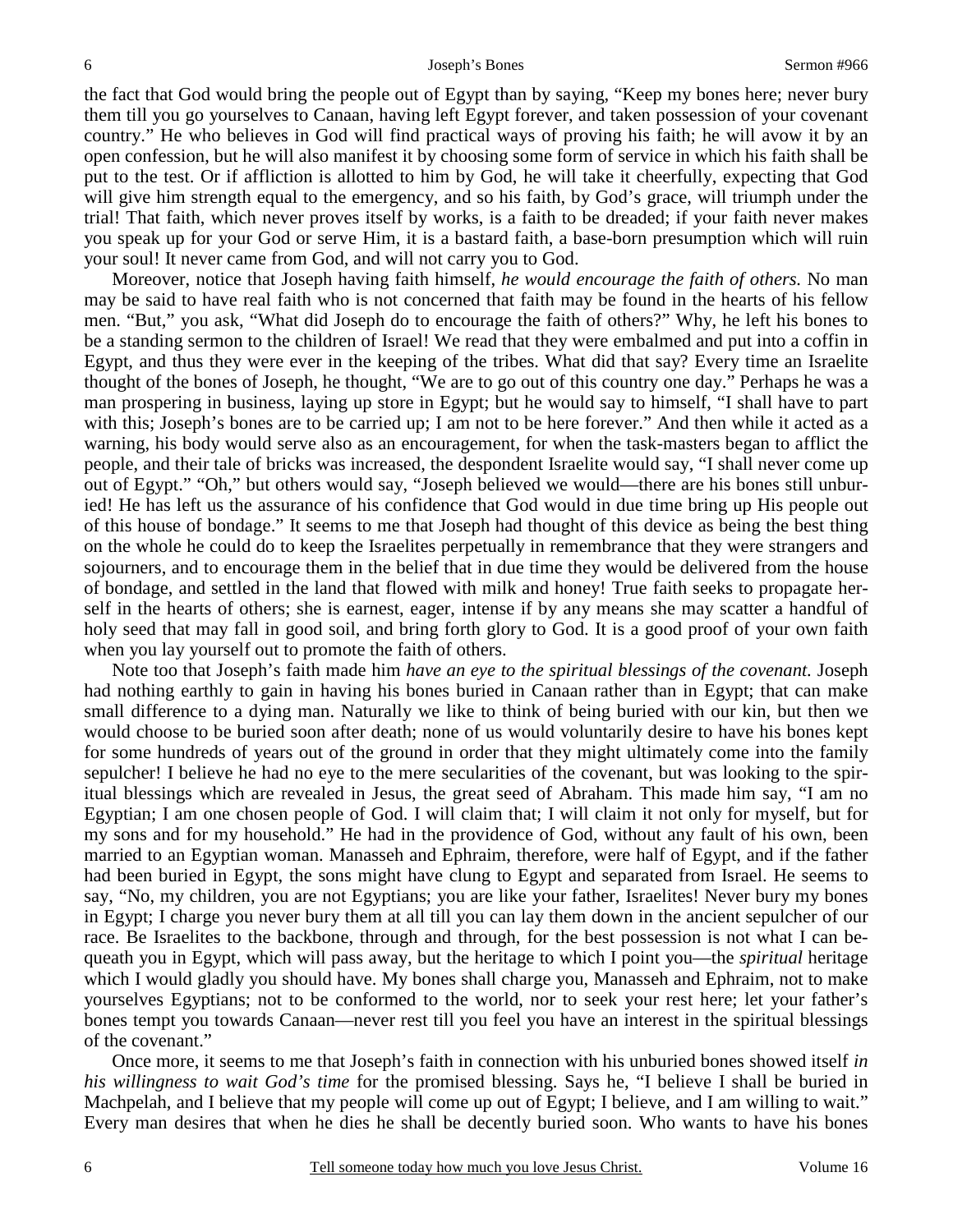hawked about? But this man will wait, wait for his funeral—wait on, however weary may be the time of Israel's captivity! It is a great thing to have *waiting* faith. "Stand still and see the salvation of God," is easier said than done. "He who believes shall not make haste." We are for the most part in a childish hurry; we would like to be in heaven tomorrow. If we were wise, we would be glad to stay out till God lets us in; we would like to have the resurrection tomorrow, and many are pining because the coming of Christ is not by-and-by. Wait the Lord's appointment, O impatient grumbler! Be quiet of spirit and calm of heart—the vision will not tarry! Be willing to wait; be willing to let your bones sleep in the dust till the trumpet of the resurrection sounds, and if you could have a choice about it, refer your choice back again to your Lord in heaven, for He knows what is best and right for you. I like the idea of a man who could not wait in life, for he must die, but who proves the waitingness of his spirit by letting his bones wait till they could be deposited in Canaan! You will notice that Joseph had his wish, for when Israel went up out of Egypt you will find, in the  $15<sup>th</sup>$  of Exodus, that Moses took care to carry with them the bones of Joseph; and what is rather singular, those bones were not buried as soon as they came into Canaan; nor were they buried during the long wars of Joshua with the various tribes! But in the last verses of the book of Joshua, when nearly all the land had been conquered, and the country had been divided to the different tribes, and they had taken possession, *then* we read that they buried the bones of Joseph in the field of Shechem, in the place which Abraham had bought for a sepulcher. As if Joseph's remains might not be buried till they had won the country, until it was settled, and the covenant was fulfilled. Then he must be buried, but not till then! How blessed is waiting faith which can let God take His time, and wait, believe in Him, let Him wait as long as He wills!

**III.** I must close with the third point. I think we have in our text, beloved Friends, AN EXAMPLE FOR OUR FAITH TO ACT UPON WHEN WE ALSO COME TO THE TIME OF DEATH.

We will imagine it to be very near, and the conception will be literally true to some and true to us all in a degree. What shall I derive any comfort from when I come to die? Come let me prepare my last dying speech. Now think it over. First, I would imitate Joseph by deriving my comfort from the covenant, for that he did; that commandment concerning his bones was only made because he believed God would keep His covenant to His people, and bring them up out of Egypt. May you and I be able to say with David, "Although my house is not so with God, yet He has made with me an everlasting covenant, ordered in all things and sure." Ah, my soul, this is not *dying*, but only passing from earth to heaven! Jesus, who is *the covenant,* soothes most blessedly the dying beds of His saints. A black man was asked when he had been sitting up to nurse his master one night, "How is your master?" He said, "He is dying full of life!" It is a grand thing when one has the covenant to think on! You can then die full of life—you can pass away out of this lower life, being filled with the life eternal before the life temporal has quite gone out, so that you are never emptied out of life, but the life of grace melts into the life of glory, as the river into the ocean! Joseph may be an example to us, in that he drew his consolation from the future of his people, "God will surely visit you, and bring you out of this land." Very often the dying thoughts of a Christian are troubled about the condition of the church of Christ. He fears that dark days are coming upon her. If a minister, he anxiously asks, "What will my people do, now that I can no longer lead and feed them? Will they not be like a flock without a shepherd?" But here will come in the consolation! There are better days for the church of God. Though the fathers sleep—

#### *"All the promises do travail, With a glorious day of grace."*

Though one after another we shall pass away, there are not dark days for our descendants, but days of brightness are on the way. "Let Your work appear unto Your servants, and Your glory unto their children." "He must reign till He has put all enemies under His feet." The kings of the isles shall yet acknowledge Him, and the wanderers of the desert shall bow down before Him! Jesus, the Christ of God, must be King over all the earth, for God has sworn it, saying, "Surely all flesh shall see the salvation of God." "The glory of the Lord shall be revealed, and all flesh shall see it together: for the mouth of the Lord has spoken it." With such thoughts as these upon our minds, we may well close our eyes in death with a song upon our lips!